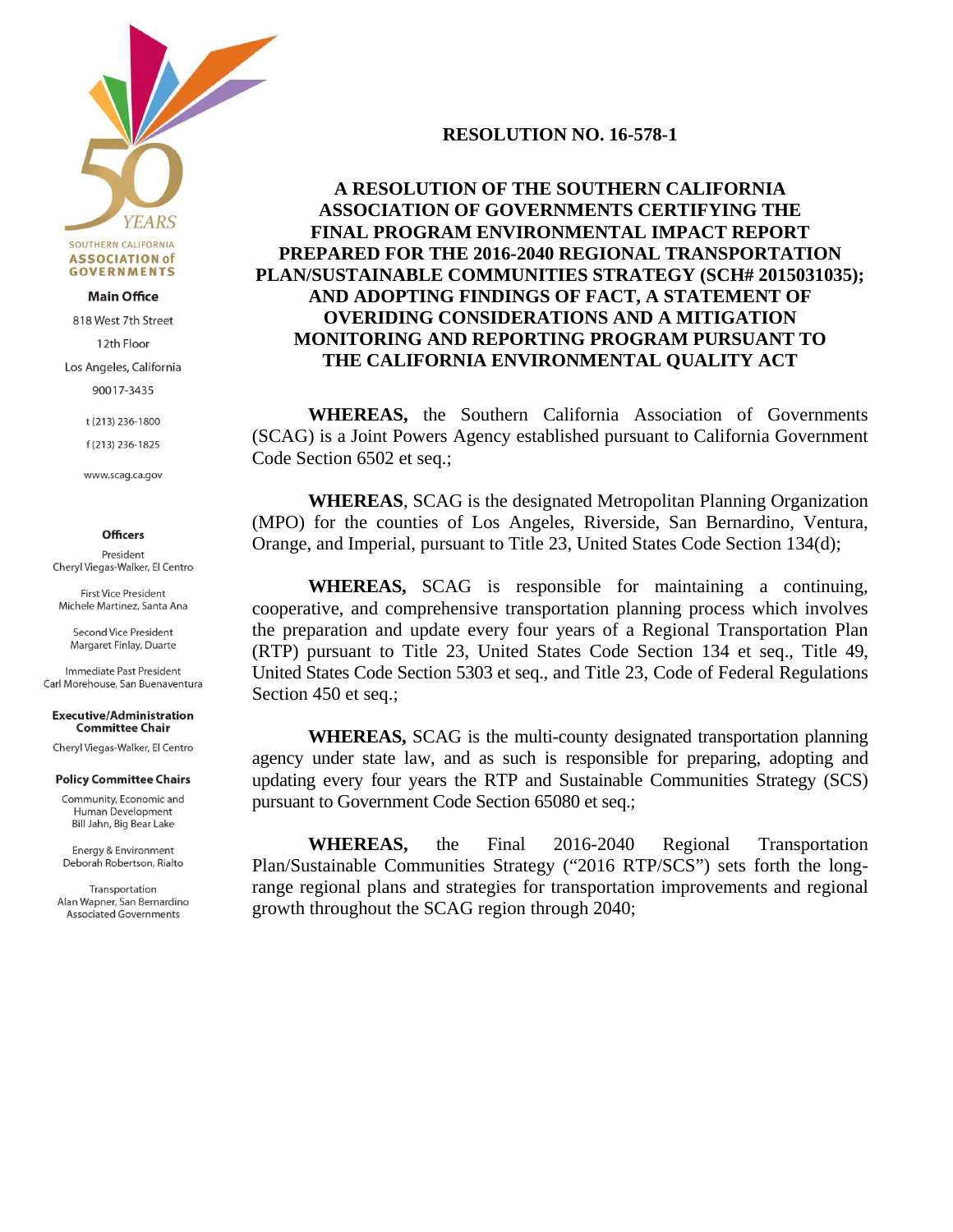**WHEREAS**, the Final 2016 RTP/SCS consists of a financially constrained plan and a strategic plan. The constrained plan includes projects that have committed, available or reasonably available revenue sources, and are thus probable for implementation. The strategic plan is for information purposes only and identifies potential projects that require additional study, consensus building, and identification of funding sources before making the decision as to whether to include these projects in a future RTP/SCS constrained plan;

**WHEREAS**, pursuant to Senate Bill 375 (Steinberg, 2008) as codified in Government Code Section 65080(b) et seq., SCAG prepared a Sustainable Communities Strategy as a component of the RTP document that demonstrates how the region will meet its greenhouse gas (GHG) reduction targets as determined by the California Air Resources Board;

**WHEREAS**, pursuant to the California Environmental Quality Act (CEQA) (Cal. Pub. Res. Code § 21000 et seq.) and CEQA Guidelines (Cal. Code Regs., Tit. 14, §15000 et seq.), SCAG is the Lead Agency responsible for preparing the Final Program Environmental Impact Report for the 2016-2040 RTP/SCS;

**WHEREAS**, an Environmental Impact Report (EIR) is a public document used by governmental agencies to analyze the significant environmental impacts of a project. CEQA Guidelines Section 15168 specifies that a Program EIR can be prepared on a series of actions that can be characterized as one large project related either geographically, as logical parts in the chain of contemplated actions, in connection with issuance of rules, regulations, plans, or other general criteria to govern the conduct of a continuing program, or as individual activities carried out under the same authorizing statutory or regulatory authority and having generally similar environmental effects which can be mitigated in similar ways;

**WHEREAS**, the Program EIR for the 2016-2040 RTP/SCS (PEIR) is a programmatic document that provides a region-wide assessment of the potential significant environmental effects of implementing the projects, programs and policies included in the 2016 RTP/SCS (including the SCS portion of the Plan);

**WHEREAS**, SCAG has determined that the PEIR is appropriate to assess the environmental impacts of the 2016 RTP/SCS;

**WHEREAS**, the PEIR undertakes quantitative modeling of projects in the 2016 RTP/SCS constrained plan, and does not model strategic plan projects because funding for these projects is speculative and implementation of these projects is not yet reasonably foreseeable;

**WHEREAS**, the PEIR describes feasible, SCAG mitigation measures and specifies performance standards-based mitigation measures necessary to avoid or substantially lessen significant impacts of the Plan and a reasonable range of alternatives capable of avoiding or reducing these effects in accordance with CEQA Guidelines Sections 15126.4 and 15126.6;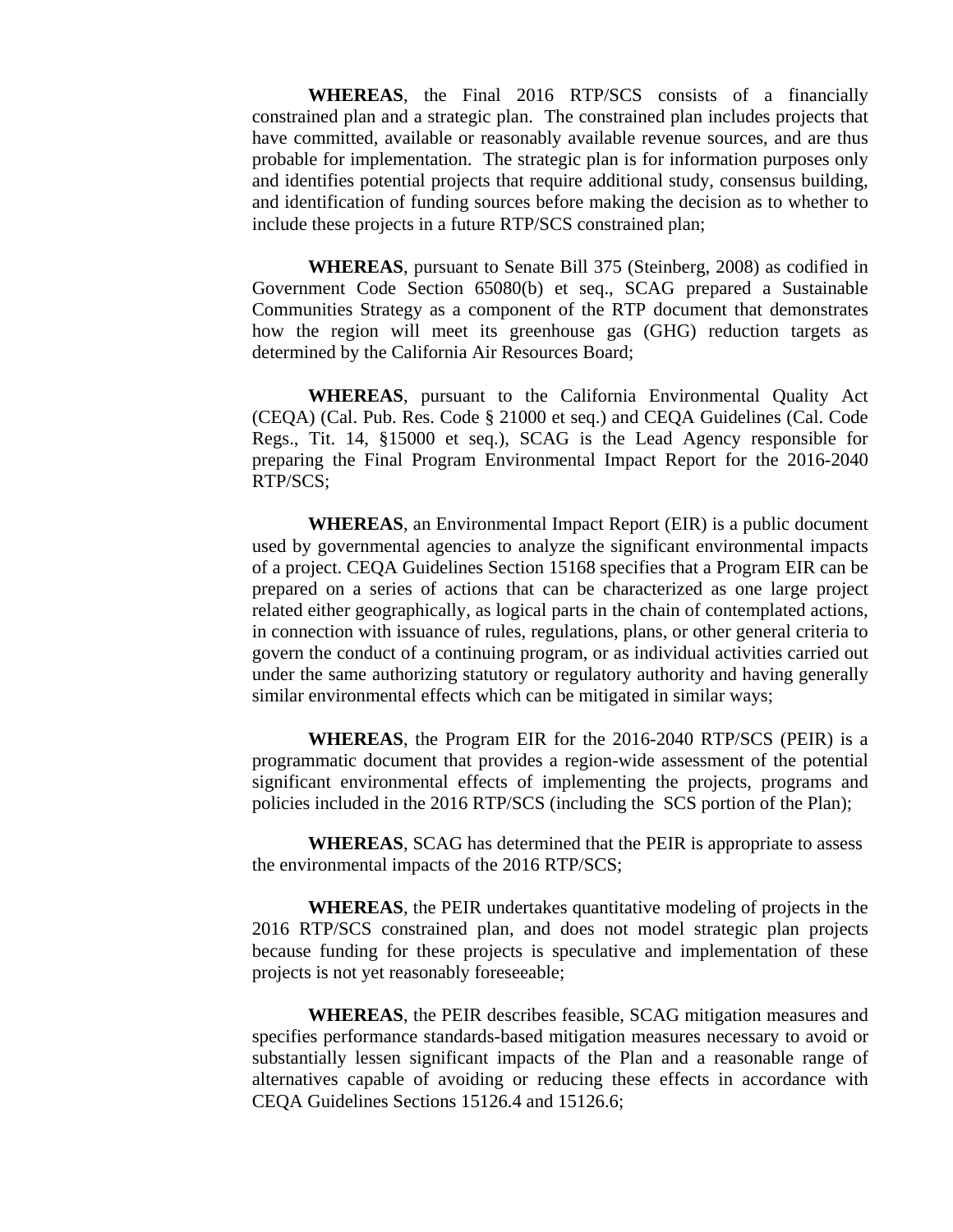**WHEREAS**, the PEIR is a program level document which analyzes environmental impacts of the 2016 RTP/SCS constrained plan on a regional/programmatic level, as a whole, and does not analyze project-specific impacts. These impacts would be analyzed in detail by lead agencies at the local jurisdictional level;

**WHEREAS,** SCAG issued a Notice of Preparation (NOP) of the Draft PEIR for the 2016 RTP/SCS ("Draft PEIR") on March 9, 2015, and circulated the NOP for a period of 30 days pursuant to CEQA Guidelines Sections 15082(a), 15103 and 15375;

**WHEREAS**, pursuant to CEQA Guidelines Section 15082 and Government Code Section 65080(b) et seq., SCAG publicly noticed and held two scoping meetings on March 17 and March 18, 2015 at SCAG's Main Office in Los Angeles County for the purpose of inviting comments local, state, federal agencies, and other interested agencies, organizations and individuals ("Interested Parties") on the scope and content of the environmental information to be addressed in the PEIR. At both scoping meetings, videoconferencing was made available from SCAG's regional offices in Imperial, Orange, Riverside, San Bernardino, and Ventura Counties, and videoconferencing locations in City of Palmdale and Coachella Valley Association of Governments (CVAG) (available for the March 17, 2015 scoping meeting);

**WHEREAS,** SCAG consulted with responsible and trustee agencies, regulatory agencies, and others during the preparation of the Draft PEIR and held two workshops for representatives of Native American tribes in Southern California on October 14 and 19, 2015 to provide an overview of the Draft 2016 RTP/SCS and the Draft PEIR, and to seek input. Videoconferencing was made available for the October 14, 2015 workshop from SCAG's regional offices in Imperial, Orange, Riverside, San Bernardino, and Ventura Counties and from the videoconferencing location in the CVAG;

**WHEREAS**, SCAG provided progress updates and overview of the contents and key approaches for developing the Draft PEIR, including the performance standards-based approach to developing mitigation measures for the Draft PEIR. On October 8, 2015, SCAG's Energy & Environment Committee took action to support the guiding principles and performance standards-based mitigation measures for the Draft PEIR;

**WHEREAS,** on November 5, 2015, SCAG Policy Committees recommended that the Regional Council at its December 4, 2015 meeting authorize release of the Draft PEIR for a public review and comment period concurrent with the public review and comment period for the Draft 2016 RTP/SCS;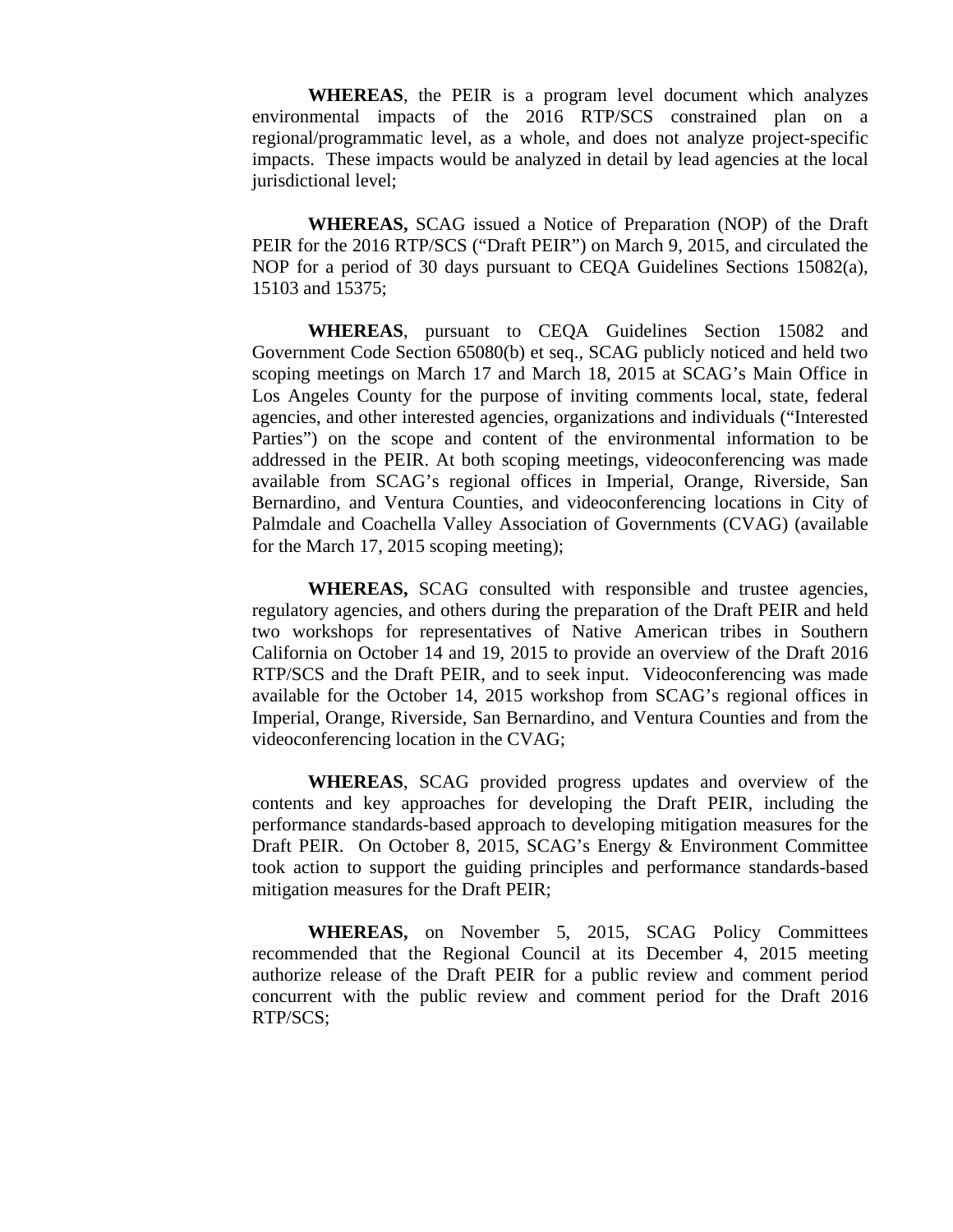**WHEREAS,** on December 3, 2015, the Regional Council approved release of the Draft 2016 RTP/SCS PEIR concurrent with release of the Draft 2016 RTP/SCS for a 60-day public review and comment period, beginning December 4, 2015, and ending February 1, 2016;

**WHEREAS**, on December 3, 2015, SCAG filed a Notice of Completion with the State Office of Planning and Research (OPR) in the manner prescribed by CEQA Guidelines Section 15085;

**WHEREAS**, on December 4, 2015, SCAG initiated the 60-day public review and comment period by issuing a Notice of Availability of the Draft PEIR to Interested Parties who requested such notice, and others; and on the same date, published the Notice of Availability in twelve newspapers including the Los Angeles Times with the greatest circulation in the SCAG region, to address the large geographic reach and diverse population within the SCAG region pursuant to CEQA Guidelines Section  $15087(a)(1)$ . In addition, SCAG placed paper copies of the Notice of Availability and Draft PEIR at SCAG's Main Office in Los Angeles County and SCAG's regional offices in Imperial, Orange, Riverside, San Bernardino, and Ventura Counties, and at the major public library in the region, and posted an electronic copy of the Draft PEIR on the SCAG website pursuant to CEQA Guidelines Section 15087 (a)(2);

**WHEREAS**, during the 60-day public review and comment period for the Draft PEIR, SCAG publicly noticed and held two public workshops on January 19, 2016 at SCAG's Main Office in Los Angeles County for purposes of providing an overview on the Draft 2016 RTP/SCS and Draft PEIR and information on how to submit comments on the Draft PEIR. At both scoping meetings, videoconferencing was made available from SCAG's regional offices in Imperial, Orange, Riverside, San Bernardino, and Ventura Counties. In addition, during the noticed comment period for the Draft PEIR, SCAG consulted with responsible and trustee agencies, regulatory agencies, and others, pursuant to CEQA Guidelines Section 15086;

**WHEREAS**, the 60-day public review and comment period on the Draft PEIR ended on February 1, 2016, in compliance with CEQA Guidelines Section 15105;

**WHEREAS**, approximately 81 written comment letters on the Draft PEIR were received by SCAG, including six (6) comment letters that were received after the closing of the 60-day public comment period;

**WHEREAS**, pursuant to CEQA Guidelines Section 15088(a), SCAG evaluated written comments received on the Draft PEIR and provided a written response to each comment, which are included in the Final PEIR, Section 8.0;

**WHEREAS**, the Final PEIR for the 2016 RTP/SCS ("Final PEIR") consists of: (1) the Draft PEIR, including an Executive Summary, Sections 1.0 through 7.0, and Appendices A-F; (2) Section 8.0: Responses to Comments on the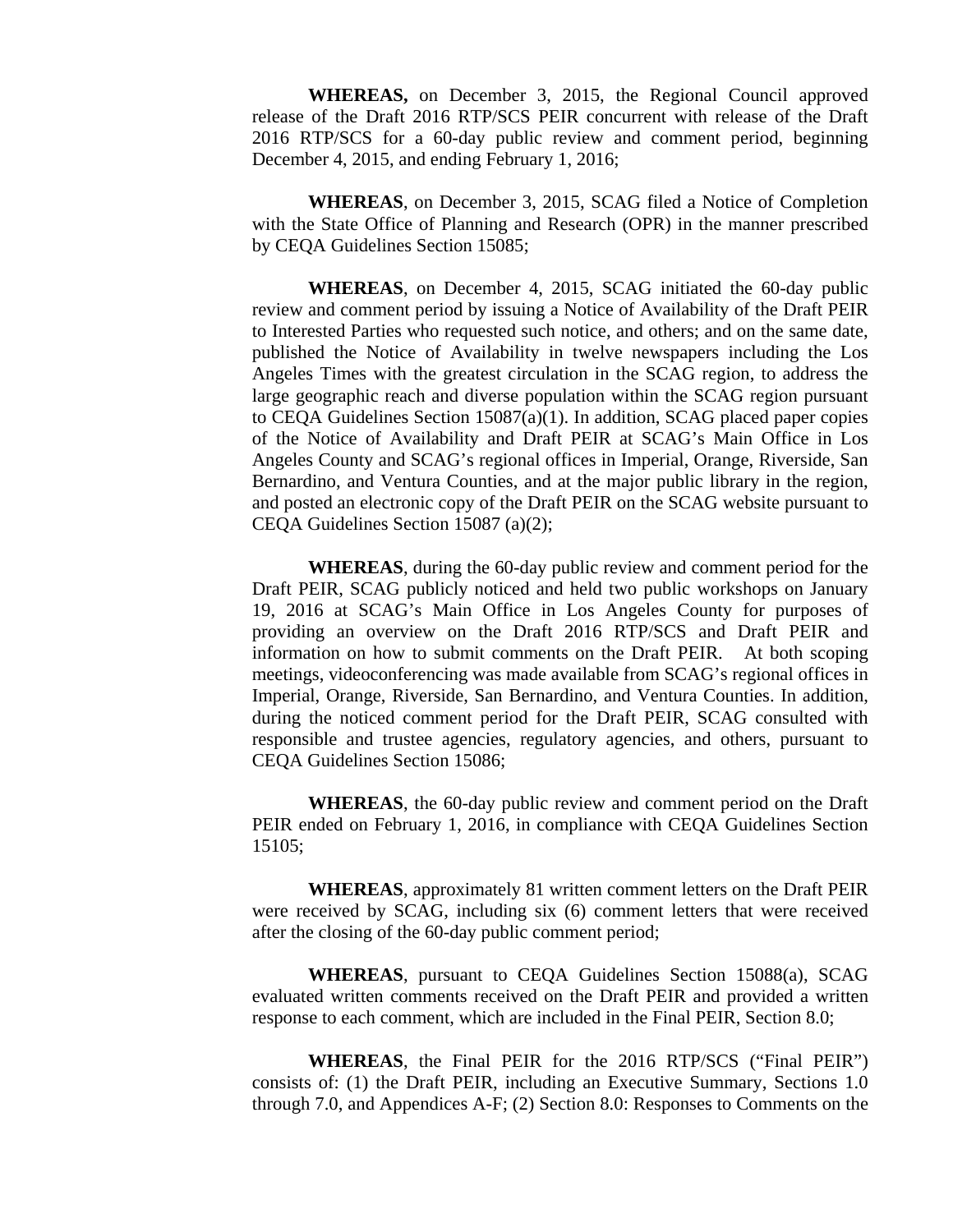Draft PEIR; (3) Section 9.0: Clarifications and Revisions; and (4) Appendix G: Comments on the Draft PEIR;

**WHEREAS**, Section 8.0 of the Final PEIR includes a list of public agencies, organizations, and individuals commenting on the Draft PEIR; SCAG's written master responses to comments; SCAG's written responses to comments specific to the Draft PEIR raised during the review and consultation process; and Appendix G of the Final PEIR contains copies of comments on the Draft PEIR, as required by CEQA Guidelines Section 15132;

**WHEREAS**, Section 9.0 of the Final PEIR includes clarifications and revisions to the Draft PEIR in response to comments received during the public review and comment period, and staff-initiated clarifications and revisions;

**WHERREAS,** on March 3, 2016, the SCAG Regional Council and Policy Committees held a public, special joint meeting at which staff presented for information an overview of comments received on the Draft PEIR and received input on the intended, overall approach to address such comments;

**WHEREAS,** on March 14, 2016, SCAG posted on its website all comments and proposed, written responses to comments received during the 60 day review and comment period on the Draft PEIR;

**WHEREAS,** on March 18, 2016, SCAG posted the proposed Final PEIR on its website. Pursuant to Public Resources Code Section 21092.5 and CEQA Guidelines Section 15088, SCAG provided written responses to all public agencies that commented on the Draft PEIR at least 10 days prior to certifying the PEIR, as part of the Final PEIR, Section 4.0;

**WHEREAS,** on March 24, 2016, SCAG's three Policy Committees held a public, special joint meeting to consider a recommendation to the Regional Council to certify the proposed Final PEIR at the April 7, 2016 Regional Council meeting;

**WHEREAS,** the clarifications and revisions to the Draft PEIR in response to comments received and staff-initiated text revisions included in the Final 2016 RTP/SCS and Final PEIR, have not produced significant new information requiring recirculation or additional environmental review under CEQA Guidelines section 15088.5(b);

**WHEREAS**, when making findings pursuant to CEQA Guidelines Section 15091(a)(1), SCAG must also adopt a mitigation monitoring program to ensure compliance with the mitigation measures identified in the PEIR which avoid or substantially lessen significant effects, and which are fully enforceable through permit conditions, agreements, or other measures as required by CEQA Guidelines Section 15091(d);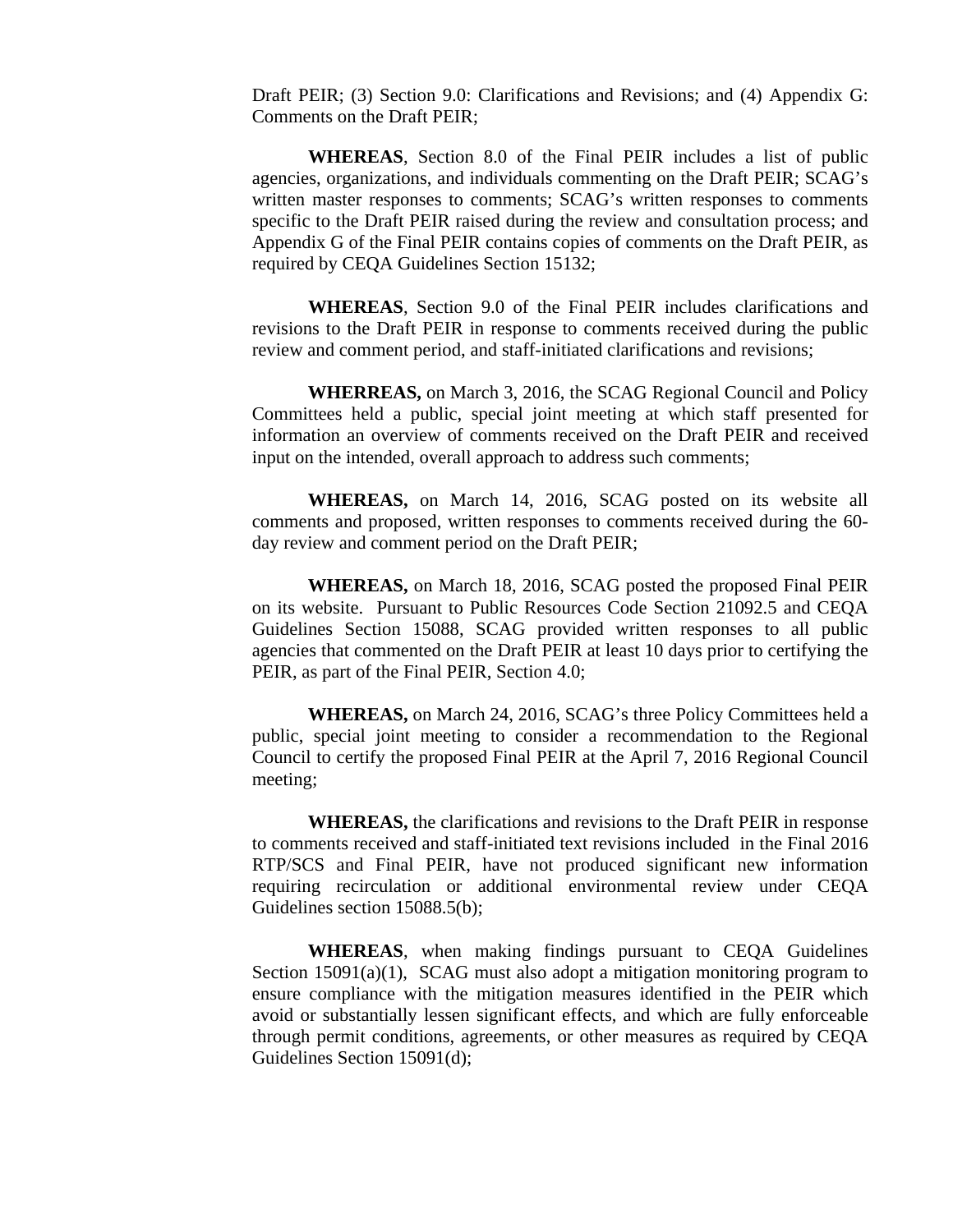**WHEREAS**, in compliance with Public Resources Code Sections 21081 and 21081.5 and CEQA Guidelines Section 15091, CEQA Findings of Fact are required to be prepared for every significant impact of the 2016 RTP/SCS identified in the PEIR and for each alternative evaluated in the PEIR, including an explanation of the rationale for each finding. Implementation of the 2016 RTP/SCS will result in significant and unavoidable environmental impacts that cannot be fully mitigated to less than significant;

**WHEREAS**, the existence of significant and unavoidable impacts requires the preparation of a Statement of Overriding Considerations. A Statement of Overriding sets forth specific economic, legal, social, technological, and other benefits of the 2040 RTP/SCS that outweigh the significant and unavoidable environmental impacts identified in the PEIR pursuant to CEQA Guidelines Section 15093(b);

**WHEREAS**, in accordance with CEQA requirements set forth herein, SCAG has prepared "CEQA Findings of Fact and a Statement of Overriding Considerations, attached hereto and incorporated herein as "Exhibit A;"

**WHEREAS,** SCAG has prepared a Mitigation Monitoring and Reporting Program, attached hereto and incorporated herein as "Exhibit B," in compliance with Public Resources Code §21081.6 and CEQA Guidelines §15097;

**WHEREAS,** pursuant to CEQA Guidelines Section 15089(a), SCAG, as the Lead Agency, must prepare and certify a Final PEIR before approving the Final 2016 RTP/SCS;

**WHEREAS,** the Regional Council has had the opportunity to review the Final PEIR as well as the staff report related to the Final PEIR, and consideration of the certification of the Final PEIR was made by the Regional Council as part of a public meeting held on April 7, 2016; and

**WHEREAS,** all legal prerequisites to the adoption of this Resolution have occurred.

### **NOW, THEREFORE BE IT RESOLVED** that:

1. The Southern California Association of Governments Regional Council finds as follows:

(a) the Final PEIR prepared for the 2016 RTP/SCS was completed in compliance with CEQA;

(b) the Final PEIR was presented to SCAG's decision making body, the Regional Council, and the SCAG Regional Council has reviewed and considered the information contained in the Final PEIR prior to approving the 2016 RTP/SCS;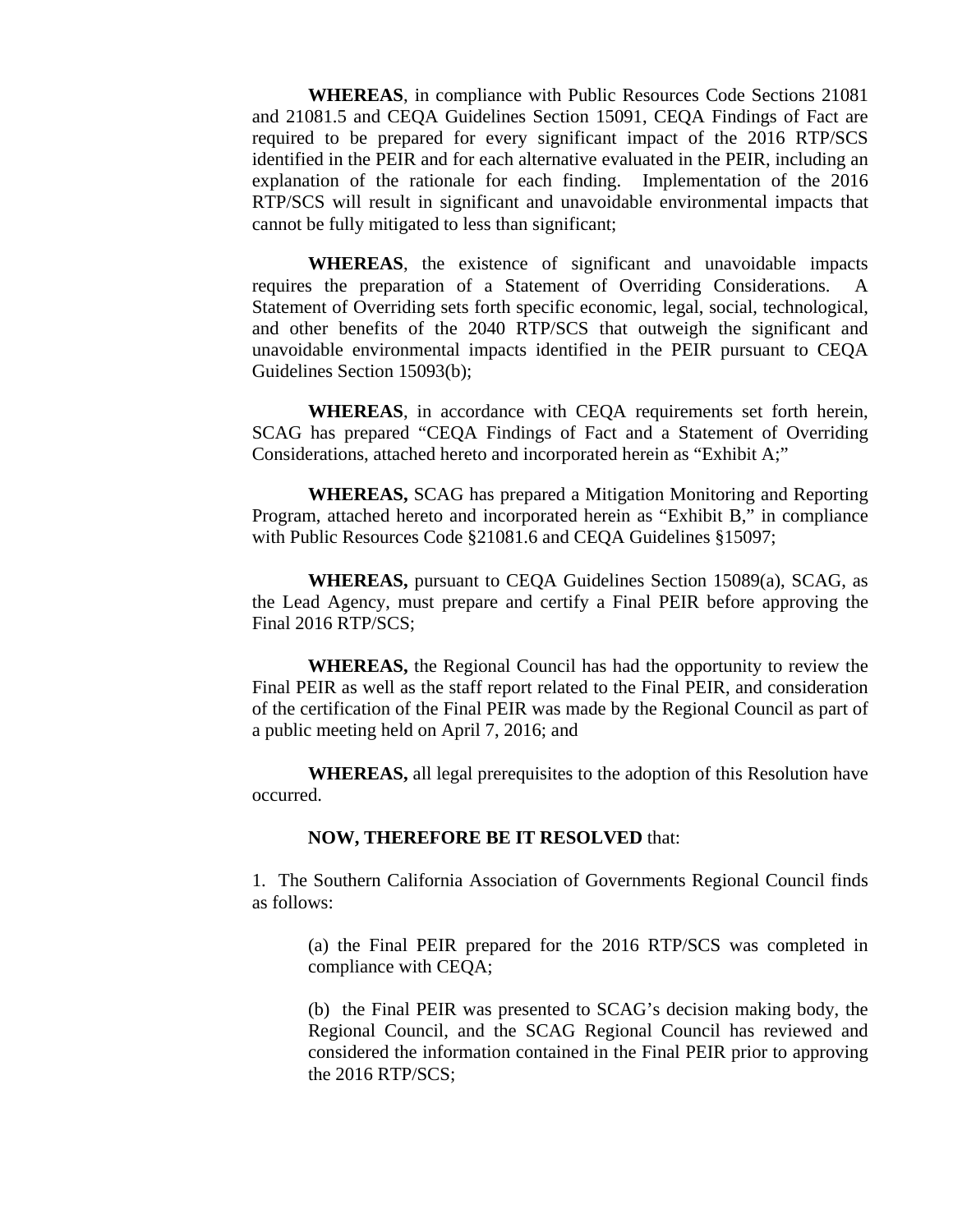(c) the Final PEIR reflects SCAG Regional Council's independent judgment and analysis; and

(d) the Final PEIR incorporates in full the Draft PEIR, including an Executive Summary, Sections 1.0 through 7.0 and Appendices A-F; in addition to Section 8.0: Responses to Comments on the Draft PEIR; Section 9.0: Clarifications and Revisions; and Appendix G: Comments on the Draft PEIR.

### **BE IT FURTHER RESOLVED** that:

1. The SCAG Regional Council hereby makes and adopts the Findings of Fact, attached hereto and incorporated herein as Exhibit A, Section I- XI;

2. The SCAG Regional Council hereby adopts the Statement of Overriding Considerations, attached hereto and incorporated herein as Exhibit A, Section XII;

3. The SCAG Regional Council hereby adopts the Mitigation and Monitoring Program, attached hereto and incorporated herein as Exhibit B; and

4. Based on and incorporating all of the foregoing recitals and findings supported by substantial evidence, the SCAG Regional Council hereby certifies the Final PEIR for the 2016 RTP/SCS.

**PASSED, APPROVED AND ADOPTED** by the Regional Council of the Southern California Association of Governments at its regular meeting on the 7th day of April, 2016.

[Signatures on Following Page]